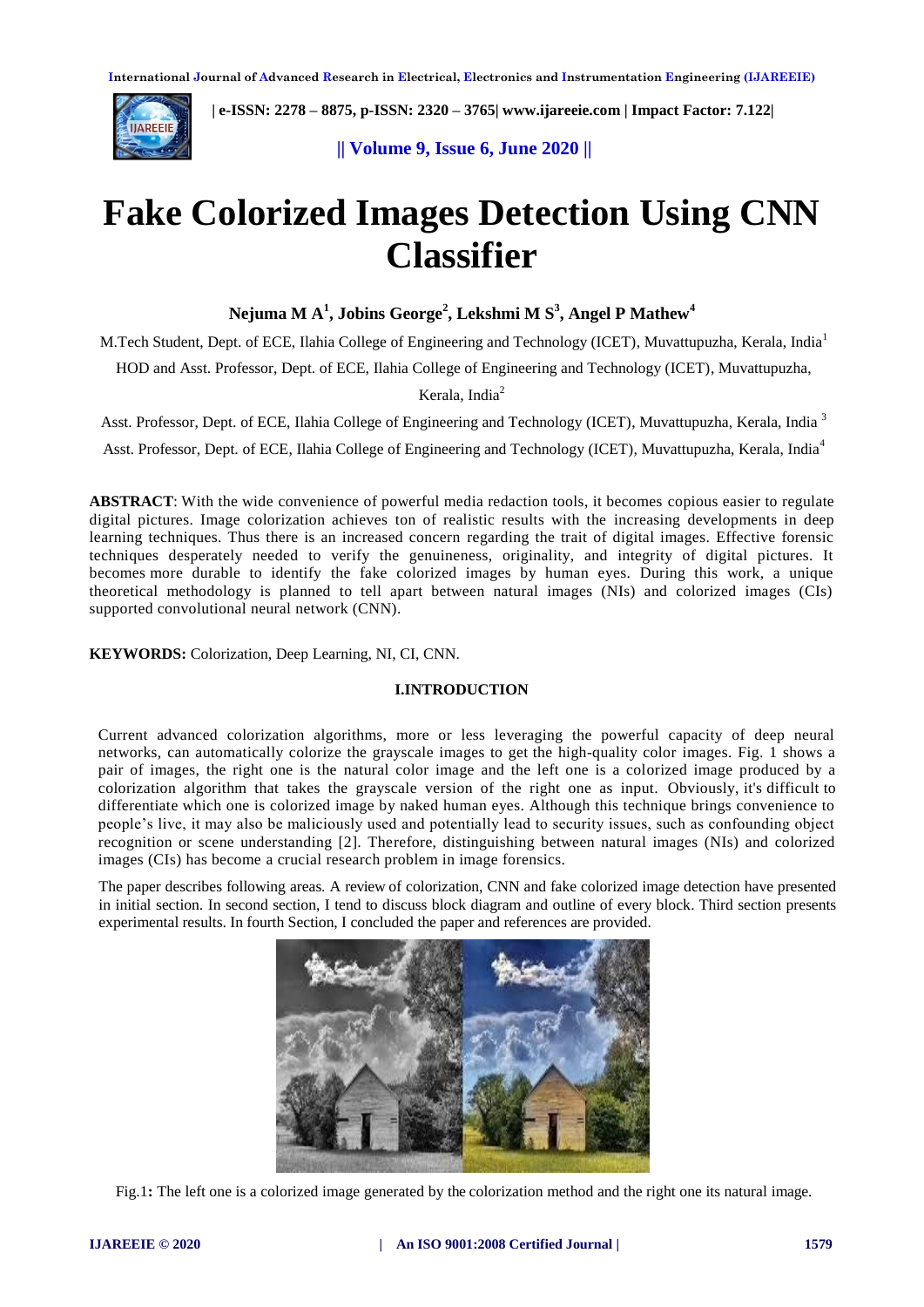

 **| e-ISSN: 2278 – 8875, p-ISSN: 2320 – 3765[| www.ijareeie.com](http://www.ijareeie.com/) | Impact Factor: 7.122|** 

# **|| Volume 9, Issue 6, June 2020 ||**

#### **II. LITERATURE REVIEW**

#### **2.1 Review of Colorization**

Colorization, a term describing the color adding method to gray scale pictures, was first introduced by Wilson Markle in 1970. However, this space began to develop chop-chop within the twenty-first century. Colorization types are:

Example-based ways sometimes need the users to supervise the system by providing reference color image(s) just like the gray scale image. The system then transfers the colors within the reference color image(s) to the target gray scale image by sorting out similar patterns/objects. The performances of those ways square measure passionate about the standard of the reference image(s). If the divergence between the gray scale image and therefore the reference image(s) is high, the colorized result is also disappointing.

Scribble-based ways square measure supervised techniques within which users begin assignment colors to pixels in the grayscale image. The milestone work, that assumes that the neighboring pixels with similar intensities ought to have similar colors, is planned initially. Various alternative approaches are planned in succession, such as, that constructs dictionaries for color and textures via thin illustration and colorizes the photographs consequently.

In distinction with the supervised approaches higher than, fully automatic ways need no superintendence while playacting the colorization task. It trains a neural network and predicts the chrominance values by considering the component patch, DAISY and semantic options. They colorize the images by conjointly utilizing the native and international priors with a finish-to end network.

#### **2.2 Review of CNN**

Initially, Chen et al. [8] projected to use CNN to find median filtering, and obtained important performance improvement compared with ancient strategies. Tuama et al. and Bondi et al. used CNN to accomplish the task of supply camera identification. This powerful tool was also used to tell apart between natural and special effect pictures [10], and to find image forgery. Additionally, Bayar et al. [11] developed alleged affected convolutional neural network to untravel general purpose image manipulation detection drawback. Most of previous CNN-based methods mentioned on top of use typical single stream networks to complete their tasks [8, 7, 10, 11]. Totally different from this conventional design, alternative style selections are thought about, for example injecting extra data to CNN and utilizing multi-stream inputs (i.e., multiple representations of the constant input image in numerous domains). Chen et al. introduced JPEG-phase data into the CNN design to detect trendy JPEG steganography. Another networks took three inputs: original images, noise residuals, and discrete cosine transform (DCT) histograms (with an extra sub-network to cypher DCT histograms), severally. They coalesced the output of DCT-based CNN and noise-based CNN as feature vector, and then trained a random forest to enhance the accuracy within the mixed case of aligned and misaligned compression. At last, to the simplest of information, there is no existing work that considers the "generalization" capability nevertheless for CNN-based image forensics. In fact, this is an extremely challenging situation because no coaching samples of the "unknown" colorization algorithms are obtainable. In alternative words, the trained network to be able to successfully find colorized images generated by new colorization strategies that remain unknown throughout the coaching of CNN.

#### **2.3 Review of Fake Colorized Image Detection**

Very recently, Guo *et al.* [2] first introduced two approaches to untravel this new forensic problem. On the idea of applied math distinction between NIs and CIs within the hue, saturation, dark, and bright channels, two methods, namely, histogram- based and Fisher-encoding-based, were designed to catch the distinction. When having obtained the discriminant feature vectors, they trained the support vector machine (SVM) classifiers to spot pretend colorized images. In fact, the classification performance of their methods still has some house for improvement. In FCID-HIST, four detection options, hue feature Fh, the saturation feature Fs, the dark channel feature Fdc and the bright channel feature Fbc, area unit planned to discover forgeries.

Although FCID-HIST offers an honest performance in the experiments, these options may not fully utilize the statistical variations between the natural and faux colorized images because the distributions are modeled channel by channel. Therefore, they propose another theme; Feature Encoding based Fake Colorized Image Detection (FCID-FE), to better exploit the statistical information by together modeling the info distribution and exploiting the divergences inside different moments of the distribution.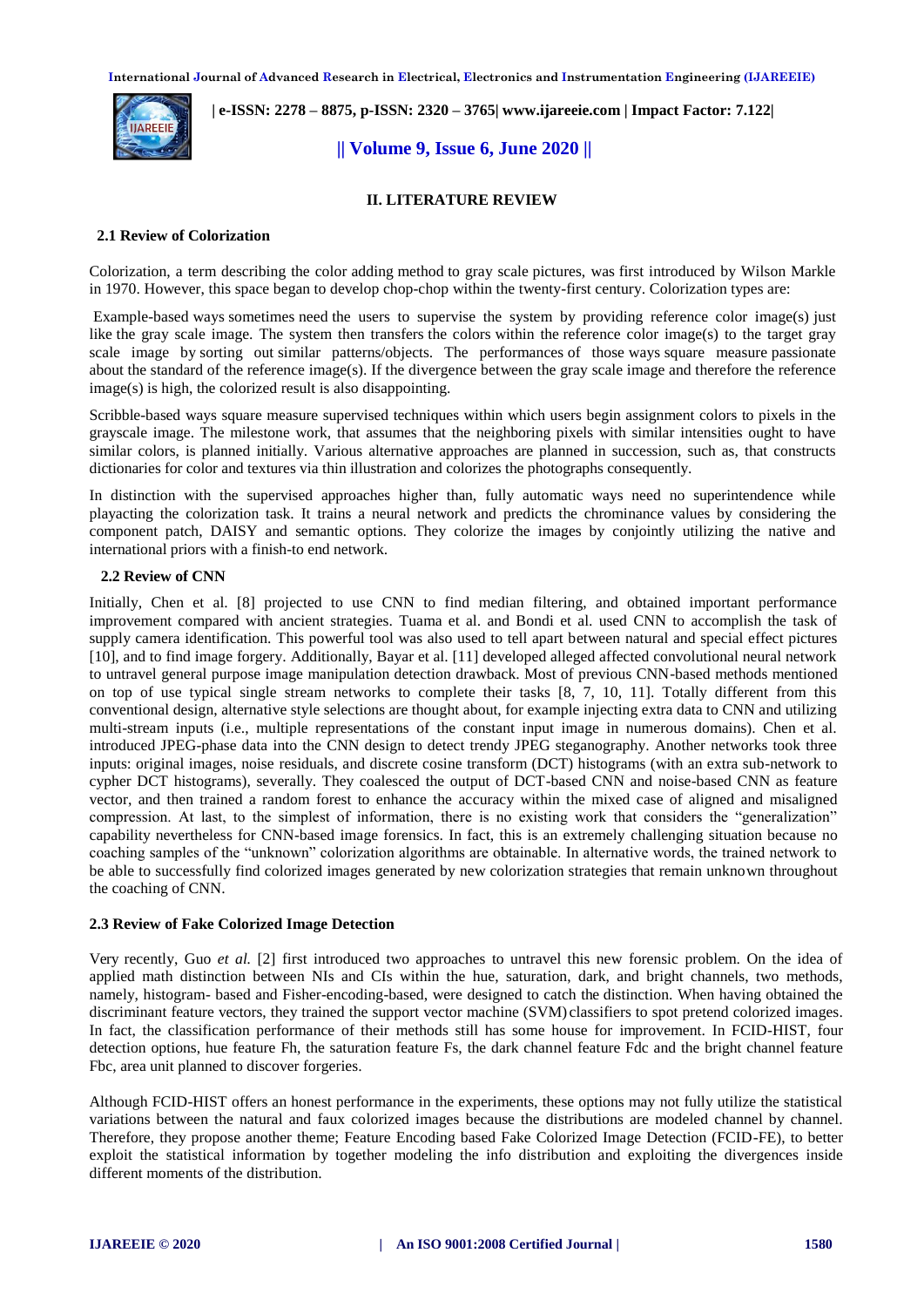

 **| e-ISSN: 2278 – 8875, p-ISSN: 2320 – 3765[| www.ijareeie.com](http://www.ijareeie.com/) | Impact Factor: 7.122|** 

# **|| Volume 9, Issue 6, June 2020 ||**

FCID-HIST exploits the foremost distinctive bins and total variations of the normalized histogram distributions and creates options for detection, whereas FCID-FE models the info samples with GMM and creates Fisher vectors for higher utilizing the statistical differences.

Both the above algorithms use SVM Classifier. There are many demerits for SVM. SVM algorithm is not suitable for giant data sets.SVM does not perform very alright, when the info set has more noise i.e. target classes are overlapping. In cases where number of features for every datum point exceeds the amount of training data sample, the SVM will underperform. For SVM, there's no probabilistic explanation for the classification.

In order to overcome these disadvantages, CNN Classifier is used in this work. CNN is a smart candidate for image classification and recognition because due to its high accuracy. The most advantage of CNN compared to its predecessors is that it mechanically detects the important options with none human supervision. As an example, given many pictures of cats and dogs it learns distinctive features for every category by itself. CNN is also computationally economical. The SVM does not perform well once the quantity of features is larger than the quantity of samples. Additional work in feature engineering is needed for an SVM than that needed for a multi-layer Neural Network. Convolution Neural Network is non-linear where as support vector machine is a linear classifier. Also error rate is less for CNN than SVM.

#### **III. BLOCK DIAGRAM**



Fig.2**:** Block diagram

# **3.1 RGB and HSV Color Channel**

**RGB** refers to a model for representing the colors to be used on a screen. RED, GREEN, and BLUE will be combined in numerous proportions to get any change color spectrum. **HSV** color space describes colors in terms of Hue, Saturation, and Value. Operating with HSV values is much easier to isolate colors. Hue determines the color required, saturation determines how intense the color is, and value determines the lightness of image. In RGB, it is difficult to predict how much color is present in an image. In HSV, it is easy to predict from hue value and can capture many details even in moderate lighting conditions.

#### **3.2 Channel Extraction and Histogram Plotting**

Extract out hue, saturation, bright and dark channel from the HSV model. Histograms of four channels are plotted. For the hue channel, the histogram of the fake images tends to be smoother and possesses lot of vital peaks compared to the natural images. For the saturation channel, the histogram of the fake images conjointly exhibits different peak values and variances compared to the histogram of the natural images. These statistics indicate that the fake images favour different colors and possess saturation variations compared to the natural images. Therefore, the natural and fake colorized images are statistically identifiable, though the fake colorized images appeared visually indistinguishable.

#### **3.3 Histogram Feature Calculation**

Four detection features, the hue feature, the saturation feature, the dark channel feature and the bright channel feature, are proposed to detect forgeries. Each feature calculates the most distinctive bin and the total variation of the normalized histogram distribution for hue, saturation, dark and bright channels, respectively. All these values are saved to a single variable known as histogram feature.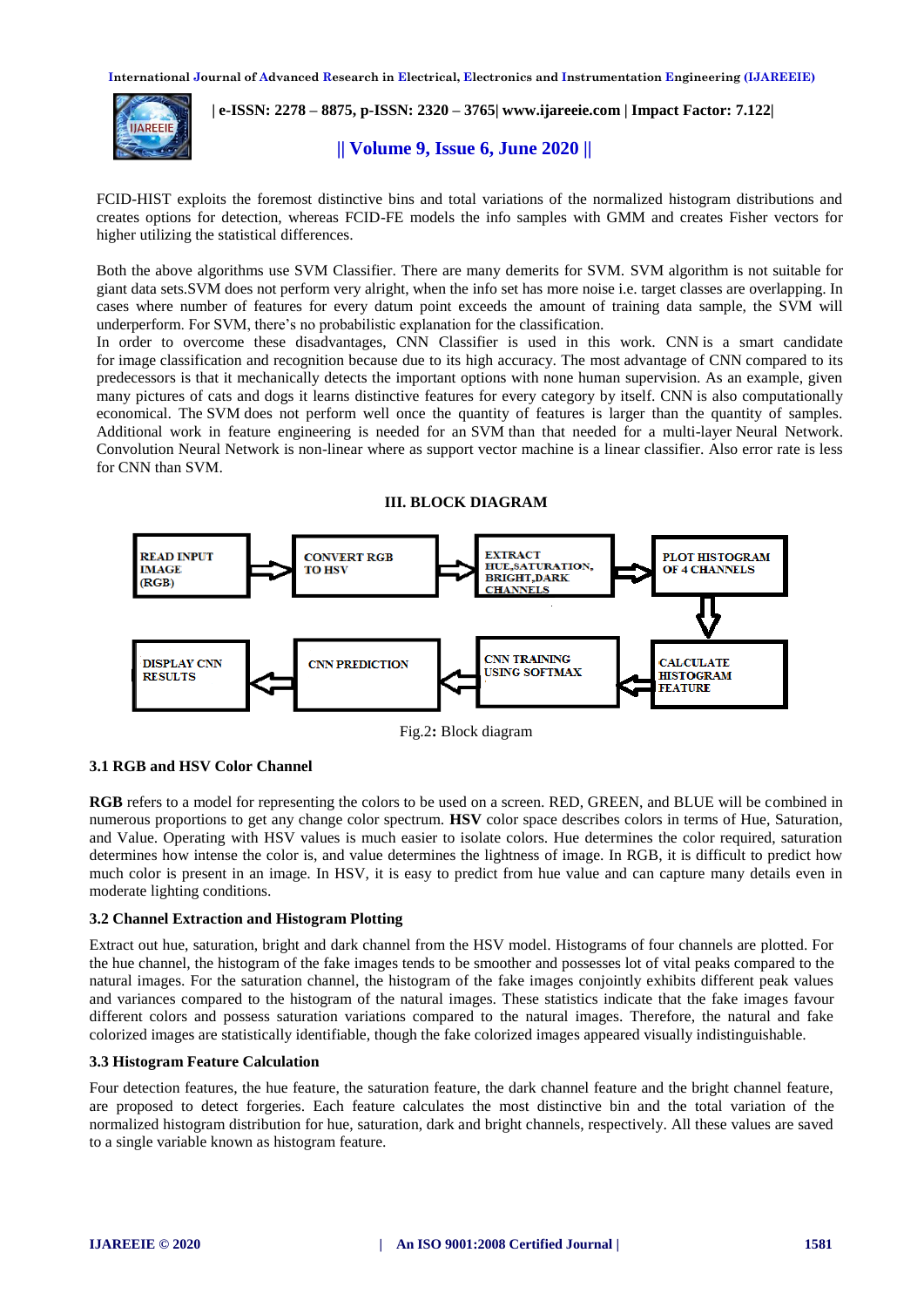

 **| e-ISSN: 2278 – 8875, p-ISSN: 2320 – 3765[| www.ijareeie.com](http://www.ijareeie.com/) | Impact Factor: 7.122|** 

**|| Volume 9, Issue 6, June 2020 ||** 

#### **3.4 Convolutional Neural Network and Softmax**

Calculated histogram feature is given to a trained CNN Classifier's Softmax Layer. Softmax assigns decimal probabilities to every category during a multi-class drawback. Those decimal probabilities should add up to 1.0. This extra constraint helps training converge additional quickly than it otherwise would. Softmax is enforced through a neural network layer simply before the output layer. The Softmax layer should have an equivalent number of nodes as the output layer. The explanation why softmax is beneficial is because it converts the output of the last layer in your neural network into what is primarily a probability distribution.

If the probability of real image is more, it informs the user with a message box that the image is real. If the probability of colorized image is more it informs the user that the image is colorized. Finally, it is able to predict whether the corresponding image is fake or not.

#### **IV. EXPERIMENTAL RESULTS**

Several datasets are widely reused for investigating and analysing different solutions in machine learning. For a thorough analysis of the proposed methods, different databases are constructed for different experiments. Dataset used here is SUN6. Fake colorized images and their corresponding natural images are taken from the SUN6 dataset.

The colorized images tend to possess less saturated colors, and the colorization technique favours some colors over others, though these variations are tough to be visually perceived. Since the Hue Saturation Value (HSV) color space individually represents the chrominance data in the hue and saturation channel, calculate the normalized histograms of the hue and saturation channel of natural images and their corresponding fake colorized images, separately.

# **4.1 Channel Extraction and Histogram Plotting**



Fig.3**:** Channel extraction

**RGB** refers to a model for representing the colors to be used on a screen. RED, GREEN, and BLUE will be combined in numerous proportions to get any change color spectrum. **HSV** color space describes colors in terms of Hue, Saturation, and Value. Operating with HSV values is much easier to isolate colors. Hue determines the color required, saturation determines how intense the color is, and value determines the lightness of image. It is discovered that fake colorized images and their corresponding natural images exhibit mathematical variations, which might be further used as detection traces, in each color channels and image prior. The color channels concerned are the hue and saturation channels. Extract out hue, saturation, bright and dark channel from the HSV model.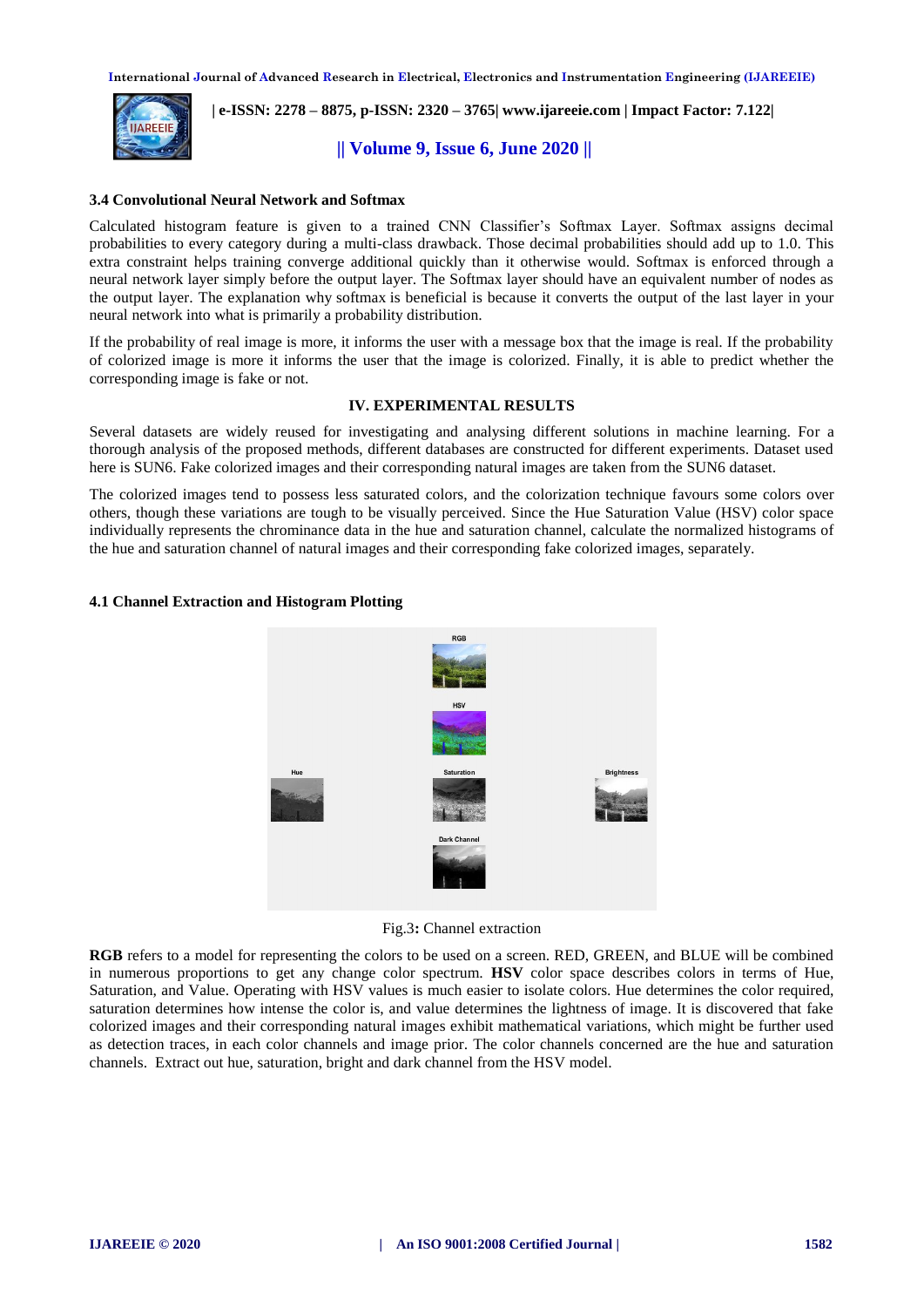**|| Volume 9, Issue 6, June 2020 ||** 



 **| e-ISSN: 2278 – 8875, p-ISSN: 2320 – 3765[| www.ijareeie.com](http://www.ijareeie.com/) | Impact Factor: 7.122|** 



#### Fig.4**:** Histogram plot

Histograms of four channels are plotted. For the hue channel, the histogram of the fake images tends to be smoother and possesses lot of vital peaks compared to the natural images. For the saturation channel, the histogram of the fake images conjointly exhibits different peak values and variances compared to the histogram of the natural images. These statistics indicate that the fake images favor different colors and possess saturation variations compared to the natural images. Therefore, the natural and fake colorized images are statistically identifiable, though the fake colorized images appeared visually indistinguishable.

#### **4.2 Neural Network Training and Message Box**



Fig. 5: Neural Network Training and message box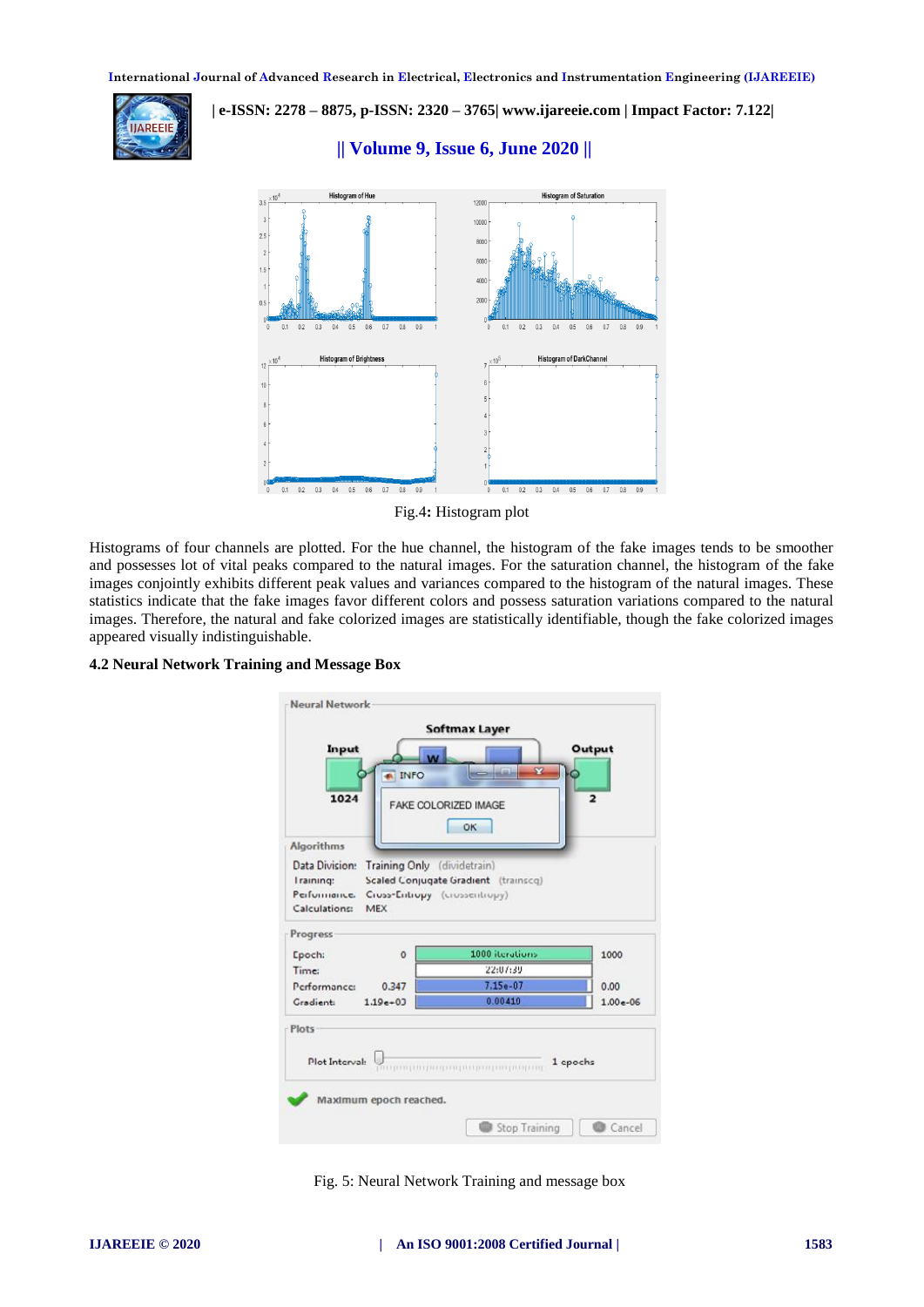

 **| e-ISSN: 2278 – 8875, p-ISSN: 2320 – 3765[| www.ijareeie.com](http://www.ijareeie.com/) | Impact Factor: 7.122|** 

# **|| Volume 9, Issue 6, June 2020 ||**

Softmax assigns decimal probabilities to every category during a multi-class drawback. Those decimal probabilities should add up to 1.0. This extra constraint helps training converge additional quickly than it otherwise would. Softmax is enforced through a neural network layer simply before the output layer. The Softmax layer should have an equivalent number of nodes as the output layer. The explanation why softmax is beneficial is because it converts the output of the last layer in your neural network into what is primarily a probability distribution.

The above message box shown is given as uiwait, message box. That means the user has to click the OK button for further processing. It informs the user whether the image is colorized or real. When the user clicks the OK button, the below graphs will be displayed.

#### **4.3 HTER and ROC Curve**

In this project, each the half total error rate (HTER) mensuration and the receiving operating characteristics (ROC) curve (area underneath AUC curve) measurements are used to gauge the performance of CNN over SVM. It is found that HTER of SVM is more compared with CNN. From the ROC Curve, it is clear that CNN is more accurate than SVM.



Chart 1: HTER characteristics of SVM and CNN



Chart 2**:** ROC Curve of CNN and SVM

CNN is a smart candidate for image classification and recognition because due to its high accuracy. The most advantage of CNN compared to its predecessors is that it mechanically detects the important options with none human supervision. As an example, given many pictures of cats and dogs it learns distinctive features for every category by